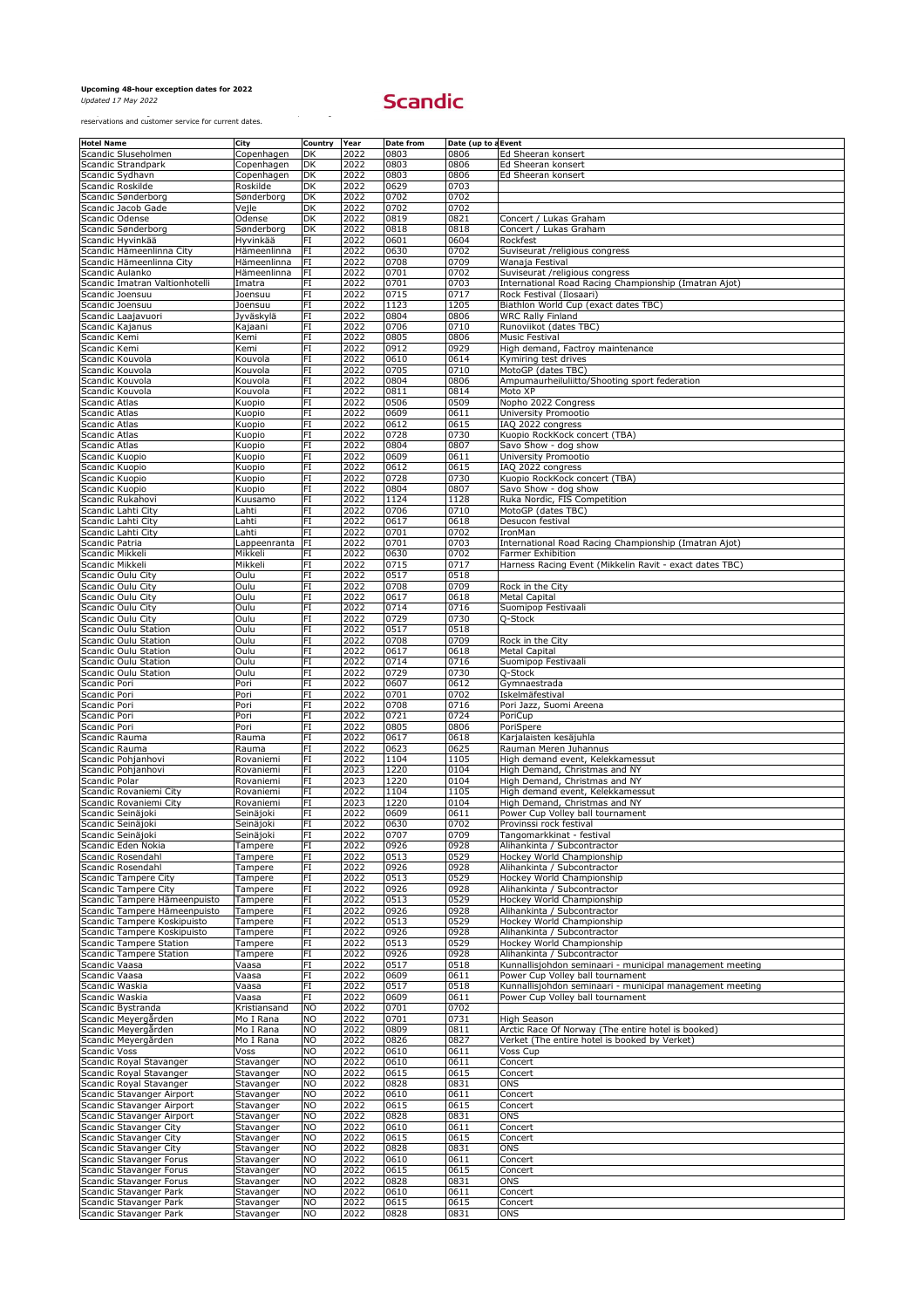| <b>Hotel Name</b>                           | <b>City</b>              | <b>Country</b>           | Year         | <b>Date from</b> | Date (up to a Event |                                                  |
|---------------------------------------------|--------------------------|--------------------------|--------------|------------------|---------------------|--------------------------------------------------|
| Scandic Bakklandet                          | Trondheim                | <b>NO</b>                | 2022         | 0807             | 0807                | Justin Bieber concert                            |
| Scandic Bakklandet                          | Trondheim                | <b>NO</b>                | 2022         | 0822             | 0825                | Nor-Fishing                                      |
| Scandic Hell                                | Trondheim                | <b>NO</b>                | 2022         | 0807             | 0807                | Justin Bieber concert                            |
| <b>Scandic Hell</b><br>Scandic Hell         | Trondheim<br>Trondheim   | <b>NO</b><br><b>NO</b>   | 2022<br>2022 | 0812<br>0902     | 0813<br>0903        | <b>VM Rallycross</b><br>Blues in Hell            |
| Scandic Lerkendal                           | Trondheim                | N <sub>O</sub>           | 2022         | 0807             | 0807                | Justin Bieber concert                            |
| Scandic Lerkendal                           | Trondheim                | <b>NO</b>                | 2022         | 0822             | 0825                | Nor-Fishing                                      |
| Scandic Nidelven                            | Trondheim                | <b>NO</b>                | 2022         | 0807             | 0807                | Justin Bieber concert                            |
| Scandic Nidelven                            | Trondheim                | <b>NO</b>                | 2022         | 0822             | 0825                | Nor-Fishing                                      |
| Scandic Solsiden                            | Trondheim                | <b>NO</b>                | 2022         | 0325             | 0326                | Large concert                                    |
| Scandic Solsiden                            | Trondheim                | <b>NO</b>                | 2022         | 0807             | 0807                | Justin Bieber concert                            |
| Scandic Solsiden                            | Trondheim                | <b>NO</b>                | 2022         | 0822             | 0825                | Nor-Fishing                                      |
| Scandic Vadsø<br>Scandic Vadsø              | Vadsø<br>Vadsø           | <b>NO</b><br><b>NO</b>   | 2022<br>2022 | 0619<br>0809     | 0624<br>0813        | Tromsø/Finnmark Fylkesting<br>Varangerfestivalen |
| Scandic Vadsø                               | Vadsø                    | <b>NO</b>                | 2022         | 1016             | 1021                | Tromsø/finnmark Fylkesting                       |
| Scandic Bollnäs                             | Bollnäs                  | <b>SE</b>                | 2022         | 1118             | 1119                | Novemberkåsan                                    |
| Scandic Borlänge                            | Borlänge                 | SE                       | 2022         | 0526             | 0528                | Jalas/Axa                                        |
| Scandic Borlänge                            | Borlänge                 | <b>SE</b>                | 2022         | 0630             | 0702                | Fusion 2022                                      |
| Scandic Lugnet                              | Falun                    | $\overline{\mathsf{SE}}$ | 2022         | 0526             | 0528                | Jalas/Axa                                        |
| Scandic Lugnet                              | Falun                    | <b>SE</b>                | 2022         | 0617             | 0618                | <b>SM Veckan</b>                                 |
| Scandic Lugnet                              | Falun                    | <b>SE</b>                | 2022         | 0804             | 0806                | Sabaton                                          |
| Scandic Backadal                            | Gothenburg               | <b>SE</b>                | 2022         | 0722             |                     |                                                  |
| Scandic Backadal<br>Scandic Backadal        | Gothenburg<br>Gothenburg | <b>SE</b><br><b>SE</b>   | 2022<br>2022 | 0729<br>0819     | 0730<br>0820        |                                                  |
| Scandic Backadal                            | Gothenburg               | <b>SE</b>                | 2022         | 0826             | 0827                |                                                  |
| <b>Scandic Crown</b>                        | Gothenburg               | <b>SE</b>                | 2022         | 0722             |                     |                                                  |
| <b>Scandic Crown</b>                        | Gothenburg               | <b>SE</b>                | 2022         | 0729             | 0730                |                                                  |
| <b>Scandic Crown</b>                        | Gothenburg               | <b>SE</b>                | 2022         | 0819             | 0820                |                                                  |
| <b>Scandic Crown</b>                        | Gothenburg               | <b>SE</b>                | 2022         | 0826             | 0827                |                                                  |
| Scandic Europa                              | Gothenburg               | <b>SE</b>                | 2022         | 0722             |                     |                                                  |
| Scandic Europa                              | Gothenburg               | <b>SE</b>                | 2022         | 0729             | 0730                |                                                  |
| Scandic Europa                              | Gothenburg               | <b>SE</b>                | 2022         | 0819             | 0820                |                                                  |
| Scandic Europa                              | Gothenburg               | <b>SE</b>                | 2022         | 0826             | 0827                |                                                  |
| Scandic Landvetter                          | Gothenburg               | <b>SE</b>                | 2022         | 0722             |                     |                                                  |
| Scandic Landvetter<br>Scandic Landvetter    | Gothenburg<br>Gothenburg | <b>SE</b><br><b>SE</b>   | 2022<br>2022 | 0729<br>0819     | 0730<br>0820        |                                                  |
| Scandic Landvetter                          | Gothenburg               | <b>SE</b>                | 2022         | 0826             | 0827                |                                                  |
| Scandic Mölndal                             | Gothenburg               | <b>SE</b>                | 2022         | $ 0722\rangle$   |                     |                                                  |
| Scandic Mölndal                             | Gothenburg               | <b>SE</b>                | 2022         | 0729             | 0730                |                                                  |
| Scandic Mölndal                             | Gothenburg               | <b>SE</b>                | 2022         | 0819             | 0820                |                                                  |
| Scandic Mölndal                             | Gothenburg               | <b>SE</b>                | 2022         | 0826             | 0827                |                                                  |
| Scandic No.25                               | Gothenburg               | <b>SE</b>                | 2022         | 0722             |                     |                                                  |
| Scandic No.25                               | Gothenburg               | <b>SE</b>                | 2022         | 0729             | 0730                |                                                  |
| Scandic No.25                               | Gothenburg               | <b>SE</b>                | 2022         | 0819             | 0820                |                                                  |
| Scandic No.25                               | Gothenburg               | <b>SE</b>                | 2022         | 0826             | 0827                |                                                  |
| Scandic Opalen                              | Gothenburg               | <b>SE</b>                | 2022         | 0722             |                     |                                                  |
| Scandic Opalen                              | Gothenburg               | <b>SE</b><br><b>SE</b>   | 2022<br>2022 | 0729<br>0819     | 0730<br>0820        |                                                  |
| Scandic Opalen<br>Scandic Opalen            | Gothenburg<br>Gothenburg | <b>SE</b>                | 2022         | 0826             | 0827                |                                                  |
| Scandic Rubinen                             | Gothenburg               | <b>SE</b>                | 2022         | 0722             |                     |                                                  |
| Scandic Rubinen                             | Gothenburg               | <b>SE</b>                | 2022         | 0729             | 0730                |                                                  |
| Scandic Rubinen                             | Gothenburg               | <b>SE</b>                | 2022         | 0819             | 0820                |                                                  |
| Scandic Rubinen                             | Gothenburg               | <b>SE</b>                | 2022         | 0826             | 0827                |                                                  |
| Scandic Gällivare                           | Gällivare                | <b>SE</b>                | 2022         | 1222             | 0105                | Västländsk laestadianträff                       |
| Scandic Gällivare                           | Gällivare                | <b>SE</b>                | 2022         | 0516             | 0519                | Underhållsstopp LKAB                             |
| Scandic CH Gävle                            | Gävle                    | <b>SE</b>                | 2022         | 0512             | 0512                | Congress                                         |
| Scandic CH Gävle                            | Gävle                    | <b>SE</b>                | 2024         | 0517             | 0519                | <b>ABF Kongredss</b>                             |
| Scandic Gävle Väst                          | Gävle                    | <b>SE</b>                | 2023         | 0518             | 0519                | <b>ABF Kongredss</b>                             |
| Scandic Hallandia                           | Halmstad                 | <b>SE</b>                | 2022         | 0519             | 0519                | Veteran SM                                       |
| Scandic Hallandia<br>Scandic Hallandia      | Halmstad<br>Halmstad     | <b>SE</b><br><b>SE</b>   | 2022<br>2022 | 0609<br>0922     | 0611<br>0923        | Scandinavian Mixed Tävlingar<br>Vävmässan        |
| Scandic Elmia                               | Jönköping                | <b>SE</b>                | 2022         | 0618             | 0620                | Dreamhack                                        |
| Scandic Elmia                               | Jönköping                | <b>SE</b>                | 2022         | 0717             | 0717                | <b>SM Boule</b>                                  |
| Scandic Elmia                               | Jönköping                | <b>SE</b>                | 2022         | 0823             | 0826                | Lastbil                                          |
| Scandic Elmia                               | Jönköping                | <b>SE</b>                | 2022         | 0901             | 0901                | <b>HSB Göta</b>                                  |
| Scandic Elmia                               | Jönköping                | <b>SE</b>                | 2022         | 2022-09-27       | 0929                | Swedol/Garden Mässa                              |
| Scandic Elmia                               | Jönköping                | <b>SE</b>                | 2022         | 1115             | 1117                | Subcontractor                                    |
| Scandic Portalen                            | Jönköping                | <b>SE</b>                | 2022         | 0823             | 0826                | Lastbil                                          |
| Scandic Portalen                            | Jönköping                | <b>SE</b>                | 2022         | 0618             | 0620                | Dreamhack                                        |
| Scandic Portalen                            | Jönköping                | <b>SE</b>                | 2022         | 0717             | 0717                | <b>SM Boule</b>                                  |
| Scandic Portalen                            | Jönköping                | <b>SE</b><br><b>SE</b>   | 2022<br>2022 | 0823<br>0901     | 0826<br>0901        | Lastbil<br><b>HSB Göta</b>                       |
| Scandic Portalen<br>Scandic Portalen        | Jönköping<br>Jönköping   | <b>SE</b>                | 2022         | 2022-09-27       | 0929                | Swedol/Garden Mässa                              |
| Scandic Portalen                            | Jönköping                | <b>SE</b>                | 2022         | $\sqrt{1115}$    | 1117                | Subcontractor                                    |
| Scandic Kalmar Väst                         | Kalmar                   | <b>SE</b>                | 2022         | 0819             | 0820                | Ironman                                          |
| Scandic Karlstad City                       | Karlstad                 | <b>SE</b>                | 2022         | 0804             | 0807                |                                                  |
| Scandic Klarälven                           | Karlstad                 | <b>SE</b>                | 2022         | 0804             | 0807                |                                                  |
| Scandic Winn Karlstad                       | Karlstad                 | <b>SE</b>                | 2022         | 0804             | 0807                |                                                  |
| Scandic Frimurarehotellet                   | Linköping                | <b>SE</b>                | 2022         | 0627             | 0703                | <b>SM Veckan</b>                                 |
| Scandic Frimurarehotellet                   | Linköping                | <b>SE</b>                | 2022         | 0703             | 0708                |                                                  |
| Scandic Linköping City                      | Linköping                | <b>SE</b>                | 2022         | 0627             | 0703                | <b>SM Veckan</b>                                 |
| Scandic Linköping Väst                      | Linköping                | <b>SE</b>                | 2022         | 0627             | 0703<br>0806        | Delacarlia                                       |
| Scandic Norrköping Nord<br>Scandic Strömmen | Norrköping<br>Norrköping | <b>SE</b><br><b>SE</b>   | 2022<br>2022 | 0805<br>0805     | 0806                | Friidrotts SM<br>Friidrotts SM                   |
| Scandic Skellefteå                          | Skellefteå               | <b>SE</b>                | 2022         | 0531             | 0531                | Stort event på hotellet för Samerna              |
| Scandic Skellefteå                          | Skellefteå               | <b>SE</b>                | 2022         | 0614             | 0615                | Event Euroexpo                                   |
| Scandic Billingen                           | Skövde                   | <b>SE</b>                | 2022         | 0516             | 0522                |                                                  |
| Downtown Camper by Scandic                  | Stockholm                | <b>SE</b>                | 2022         | 0531             | 0602                | Miljökonferens                                   |
| Downtown Camper by Scandic                  | Stockholm                | <b>SE</b>                | 2022         | 0919             | 0922                | Congress                                         |
| Haymarket by Scandic                        | Stockholm                | <b>SE</b>                | 2022         | 0531             | 0602                | Miljökonferens                                   |
| Haymarket by Scandic                        | Stockholm                | <b>SE</b>                | 2022         | 0919             | 0922                | Congress                                         |
| Scandic Alvik                               | Stockholm                | <b>SE</b>                | 2022         | 0919             | 0922                | Congress                                         |
| Scandic Anglais                             | Stockholm                | <b>SE</b>                | 2022         | 0919             | 0922                | Congress                                         |
| Scandic Anglais                             | Stockholm                | <b>SE</b>                | 2022         | 0531             | 0604                | Miljökonferens o Marathon                        |
| Scandic Ariadne<br>Scandic Ariadne          | Stockholm<br>Stockholm   | <b>SE</b><br><b>SE</b>   | 2022<br>2022 | 0531<br>0919     | 0604<br>0922        | Miljökonferens o Marathon                        |
| Scandic Continental                         | Stockholm                | <b>SE</b>                | 2022         | 0531             | 0602                | Congress<br>Miljökonferens                       |
| Scandic Continental                         | Stockholm                | <b>SE</b>                | 2022         | 0919             | 0922                | Congress                                         |
| Scandic Gamla Stan                          | Stockholm                | <b>SE</b>                | 2022         | 0919             | 0922                | Congress                                         |
| <b>Scandic Grand Central</b>                | Stockholm                | <b>SE</b>                | 2022         | 0531             | 0602                | Miljökonferens                                   |
| <b>Scandic Grand Central</b>                | Stockholm                | <b>SE</b>                | 2022         | 0919             | 0922                | Congress                                         |
| Scandic Infra City                          | Stockholm                | <b>SE</b>                | 2022         | 1031             | 1031                |                                                  |
| Scandic Järva Krog                          | Stockholm                | <b>SE</b>                | 2022         | 0531             | 0604                | Miljökonferens o Marathon                        |
| Scandic Järva Krog                          | Stockholm                | <b>SE</b>                | 2022         | 0919             | 0922                | Congress                                         |